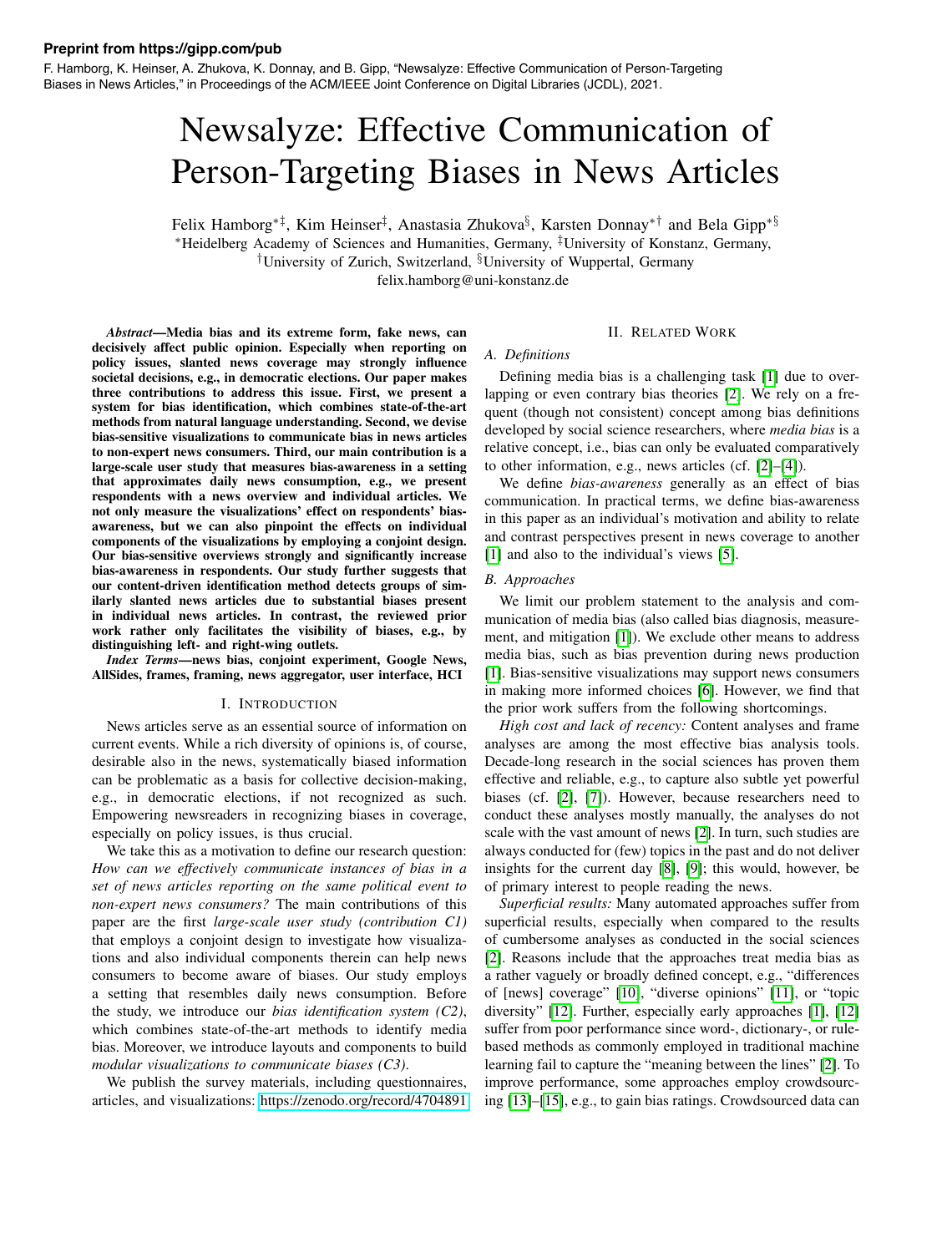be an effective means to gather labeled data. However, such data can be problematic if not carefully reviewed for biases [16], e.g., if users are not a representative sample or already biased through earlier exposure to systematically biased news coverage. Recent methods that employ deep learning or word embeddings can yield more substantial results. However, the creation of large-scale datasets required for their training is very costly [17], [18], and semi-automated approaches require careful, manual revision of the automatically identified bias categories [19].

*Inconsistency:* The design of some approaches only facilitates the visibility of biases that might be in the data rather than determining whether and which biases are indeed present. For example, when not analyzing the articles' content but using the outlets' political orientation  $[14]$  or only the headline  $[20]$ .

In sum, many studies confirm the effectiveness of communicating biases to news consumers. However, prior work suffers from various shortcomings, such as requiring manual analyses, yielding superficial results, or only facilitating the visibility of media bias that *might* be in the data. To address these issues, we propose an approach that automates parts of frame analysis, the established procedure in the social sciences to analyze media bias.

# III. SYSTEM DESCRIPTION

Given a set of news articles reporting on the same political event, our system seeks to find and visualize groups of articles that similarly frame the event using a three-phase workflow (cf.  $[21]$ ,  $[22]$ ): article gathering, bias analysis, and bias communication. This section summarizes our previous research concerning article gathering [23] and bias analysis [2]. Afterward, we briefly describe the grouping method used  $\overline{in}$  our bias analysis. Section  $\overline{IV}$  then introduces our novel visualizations for bias communication. For article gathering, we integrate a crawler and extractor for news articles [23]. Users provide the system with a set of URLs linking to news articles reporting on the same event. The news crawler then extracts the required information from the articles' web pages, i.e., title, lead paragraph, and main text. Alternatively, users can directly provide news articles to the system, e.g., through JSON files.

Bias analysis performs three tasks as depicted in Figure <sup>1</sup> First, we perform state-of-the-art NLP *preprocessing*, including part-of-speech (POS) tagging, dependency parsing, full parsing, named entity recognition (NER), and coreference resolution  $\overline{[24]}$ ,  $\overline{[25]}$ . We use CoreNLP with neural models where available and the defaults for the English language [26]. In the following, we describe the subsequent tasks, i.e., target concept analysis and frame analysis.

*Target concept analysis* finds and resolves persons mentioned across the topic's articles, including broadly defined and highly event-specific coreferences as they frequently occur in person-targeting bias forms. Especially in the presence of bias by word choice and labeling, person mentions may be coreferential only in news coverage on a specific event, but otherwise not or even opposing, such as "freedom fighters" and "terrorists" [2]. To resolve such mentions, we use the sievebased method for context-driven cross-document coreference (CDCR) proposed by Hamborg et al.  $[2]$ .

In sum, our method performs two tasks: candidate extraction and candidate merging. In candidate extraction, we create a base set of coreferential chains from two sources. First, we take the chains from CoreNLP's coreference resolution on the individual news articles (see *preprocessing*). We extend this base set by adding any noun phrase (NP) as singleton coreference chains. The candidate merging task uses six sieves, where each analyzes specific characteristics of two candidates to determine whether they refer to the same semantic concept. For example, the first sieve matches two chains' representative phrases, which represent the chains' core meaning [26]. The second sieve determines the semantic similarity of all mentions of two chains [28]. The CDCR method achieves a  $F1_m = 81.7$ compared to 75*.*3 achieved by the best baseline, which extracts each noun phrase (NP) and each mention of coreference chains as single candidates chains and clusters the candidate chains in the word2vec space using affinity propagation. Hamborg et al. provide more information on the approach and the baseline [21]. The output of target concept analysis is the set of persons involved in the news coverage of the event, and for each person, all the person's mention across all news articles.

*Frame identification* determines how news articles portray the persons involved in the event and then finds groups of articles that similarly portray these persons. This task centers around (political) framing  $\overline{7}$ , where a frame represents a specific perspective on an event. Identifying frames would approximate content analyses, the standard tool used in the social sciences to analyze media bias  $[2]$ . However, doing so would require infeasible effort since researchers in the social sciences typically create frames for a specific research question [2], [7]. Our system, however, is meant to analyze media bias on any coverage reporting on policy issues. Thus, we seek to determine a fundamental bias effect resulting from framing: polarity of individual persons, which we identify for each person mention (on the sentence level) and aggregate to article-level. To achieve state-of-the-art performance in targetdependent sentiment classification (TSC) on news articles, we use a RoBERTa-based neural model trained on more than 11k manually labeled sentences sampled from news articles  $(F1_m = 83.1)$  [18].

The last step of frame analysis is to determine groups of articles that similarly frame the event, i.e., the persons involved in the event. We propose two methods for grouping. (1) *Grouping-MFA*, a simple, polarity-based method, first determines the single person that occurs most frequently across all articles, called most frequent actor (*MFA*). Then, the method assigns each article to one of three groups, depending on whether the article mentions the MFA mostly positively, ambivalently, or negatively. (2) *Grouping-ALL* considers the polarity of all persons instead of only the MFA. Specifically, the method uses k-means with  $k = 3$  on a set of vectors where each vector  $a$  represents a single news article:  $a =$  $s_0 \cdots s_{|P|-1}$  where *P* is the set of all persons, a person's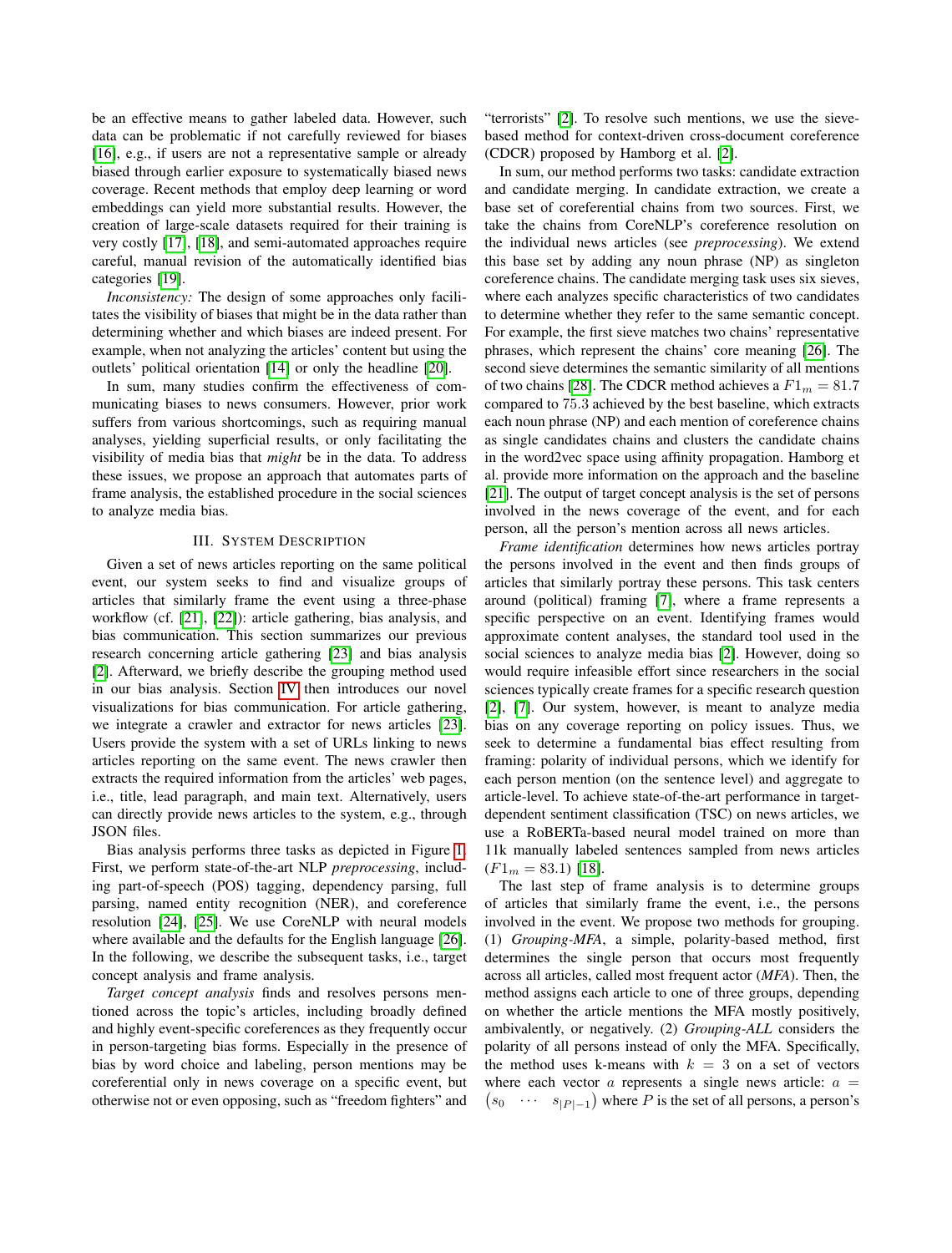

Fig. 1. Shown is the three-tasks analysis workflow as it preprocesses news articles reporting on the same event, extracts and resolves phrases referring to persons involved in the event, and groups articles reporting similarly on these persons. Adapted from: [27]

sentiment polarity *s<sup>i</sup>* in *a* is

$$
s_i = \sum_{m \in M} w(m)s(m)/m_{\max,a} \tag{1}
$$

where *m* is each mention of all the person's mention in *a*,  $w(m)$  is a weight depending on the position of the mention (mentions in the beginning of an article are considered more important  $[29]$ ),  $s(m)$  yields the polarity score of m (1 for positive, -1 for negative, 0 else). To consider the individual persons' frequency in an article for clustering, we normalize by  $m_{\text{max},a}$ , which is the number of mentions of the most frequent person in *a*.

In addition to grouping, we calculate each article's relevance concerning the event and concerning the article's group using simple word-embedding scoring.

#### IV. VISUALIZATIONS FOR THE CONJOINT EXPERIMENT

Our visualizations resemble typical online news consumption, i.e., an *overview* enables users to first get a synopsis of news events and articles (Section IV-A) and an *article view* shows an individual news article (Section IV-B). To measure the effectiveness not only of our visualizations but also their constituents (see our conjoint experiment design  $[30]$  described in Section  $\overline{V-A}$ , we design them so that visual features can be altered or exchanged. To more precisely measure the change in bias-awareness concerning only the textual content, we apply changes compared to typical news consumption. For example, the visualizations show the texts of articles (and information about biases in the texts) but no other content, e.g., no photos or outlet names. Further, in our study, the overview shows only a single topic instead of multiple. The visualizations show brief explanations for all visual features.

#### *A. Overview*

The overview aims to enable users to get a synopsis of a news event quickly. We devise a modular, bias-sensitive visualization layout, which we use to implement and test specific visualizations. The comparative layout aims to support users in quickly understanding the frames present in coverage of the event. The bias-sensitive layout is vertically divided

into three parts (Figure  $\sqrt{2}$  shows A and B). The event's *main article* (part A) shows the event's most representative article. The *comparative groups* part (B) shows up to three perspectives present in event coverage by showcasing each perspective's most representative article. To determine the bias-groups, the system uses one of the grouping methods described in Section  $\overline{III}$  i.e., Grouping-MFA or Grouping-ALL. Finally, a list shows the headlines of *further articles* reporting on the event (bottom, not shown in Figure  $[2]$ ).

In each overview, two types of visual clues conveying bias information can be enabled and altered depending on the conjoint profile (cf. Section  $V-A$ ). First, zero or more headline tags are shown next to each article's headline. They indicate the political orientation of the article's outlet (*PolSides tags*, see "2" in Figure  $\sqrt{2}$ , the article's overall polarity regarding the MFA due to Grouping-MFA (*MFAP tags*, see "3"), and the article's group according to its polarity regarding all persons due to Grouping-ALL (*ALLP tags*), respectively. Second, labels and explanations in the visualization are either *generic* or *specific*. The specific variants explain how the grouping was specifically performed (see "1") and provide specific group labels (see "4"). In contrast, all generic variants use the same universal explanation, e.g., only mentioning that our system automatically determined the three perspectives, and use generic coloring and labels, e.g., "Perspective 1."

## *B. Article View*

The article view visualizes a single news article. It thus represents the typically second step in news consumption, i.e., after getting an overview, users subsequently may read individual articles of interest. The article view shows a given article's headline, lead paragraph, and main text. Optionally, the following visual clues to communicate bias information: (1) in-text polarity highlights, (2) polarity context bar, (3) article's bias-groups, and (4) headline tags. These clues are enabled, disabled, or altered depending on the conjoint profile.

*In-text polarity highlights* aim to enable users to quickly comprehend how the individual sentences of a news article portray the mentioned persons. To achieve this, we visually mark mentions of individual persons within the news article's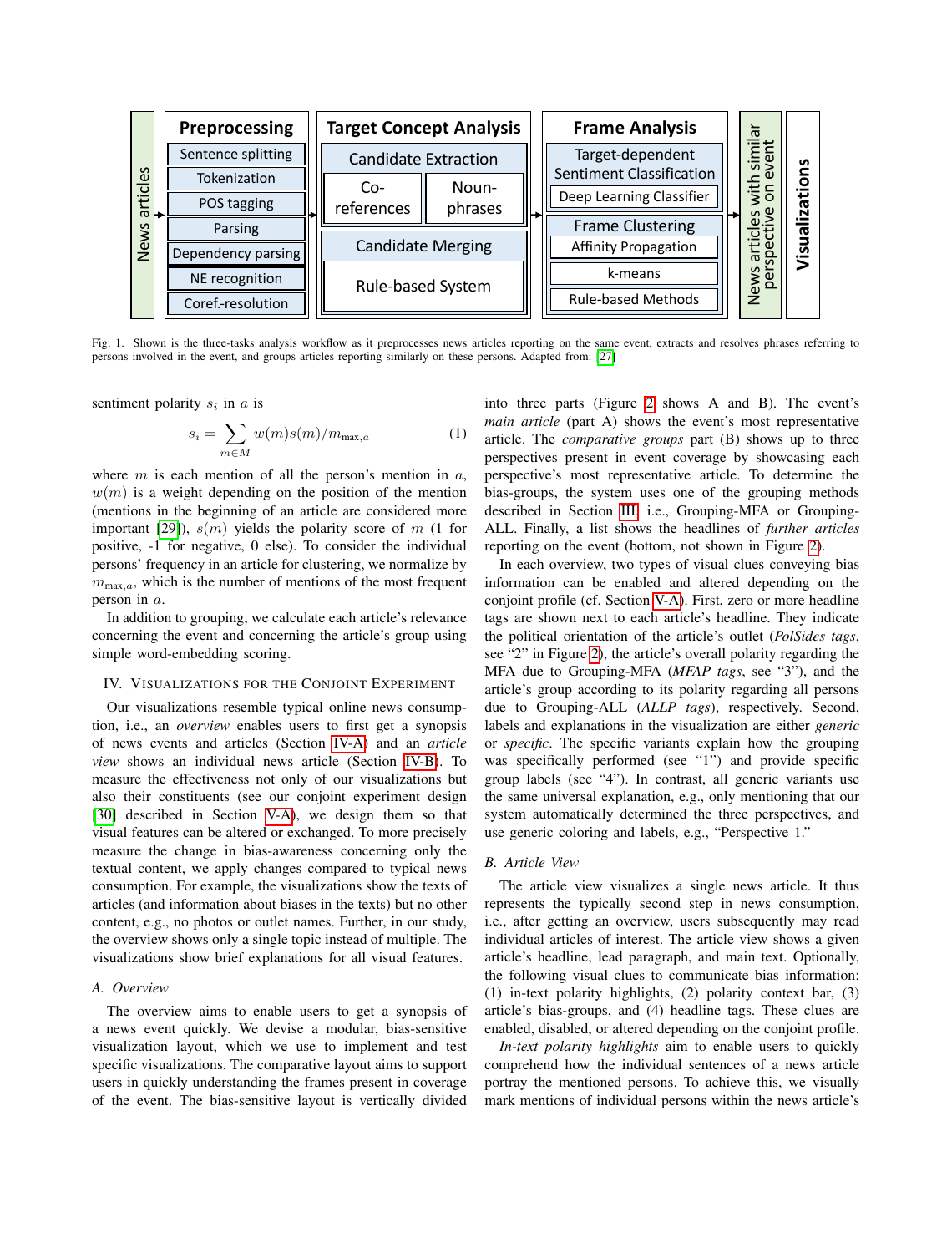

Fig. 2. Excerpt of the MFAP overview showing three primary frames present in news coverage on a debt-ceiling event.  $\sim$ 



Fig. 3. Polarity context bar showing the current and other articles' polarity regarding the MFA and a tooltip showing the headline of a hovered article.

**text.** We test the effectiveness of the following modes: *single*color i.e. gray if the respective sentence mentions the person. We used a conjoint design [31], which is esp positively or negatively), *two-color* (using green and red colors for estimating the effect of indiv Trump and the measure included is a temperature of the teacher of the teacher of the teacher of the teacher and additionally showing neutral polarity all effect" due to confounding of the treature of the teacher of the tea in the sentence "The Mueller report was tough on Trump," the specific causal effects b for positive and negative mentions, respectively), *three-color* as gray), and  $disabled$  (no highlights are shown). For example, color, i.e., gray, if the respective sentence mentions the person person mention "Trump" has a negative polarity and would be highlighted red in the two- and three-colors modes. *color* (visually marking a person mention using a neutral

The *polarity context bar* aims to enable users to quickly which consist of multip media to the strict that the section of the section of the section of the section of the section of the section of the section of the section of the section of the section of the section of the section of the section of th contrast how the current article and other articles portray the event's MFA. The 1D scatter plot depicted in Figure  $\overline{3}$ represents each article as a circle, where the article visualized in the article view is highlighted with a bold circle (see "1" in Figure  $\overline{3}$ . The polarity context bar places each circle depending on its article's overall polarity regarding the MFA. Users can interactively, i.e., by hovering their cursor of circles, view individual articles' headlines (see "2").

The *article's bias-groups* part is a set of basic indicators.  $\mathcal{L} = \mathcal{L} = \mathcal{L} = \mathcal{L} = \mathcal{L} = \mathcal{L} = \mathcal{L} = \mathcal{L} = \mathcal{L} = \mathcal{L} = \mathcal{L} = \mathcal{L} = \mathcal{L} = \mathcal{L} = \mathcal{L} = \mathcal{L} = \mathcal{L} = \mathcal{L} = \mathcal{L} = \mathcal{L} = \mathcal{L} = \mathcal{L} = \mathcal{L} = \mathcal{L} = \mathcal{L} = \mathcal{L} = \mathcal{L} = \mathcal{L} = \mathcal{L} = \mathcal{L} = \mathcal{L} = \mathcal$ tags, i.e., the outlet's political orientation (PolSides), how the article reports on the MFA (MFAP), or all persons (ALLP). that show the article's bias-group, analogously to the headline

latically) the topic's main In contrast to the headline tags, which are shown besides all headlines, each bias-group indicator is a more prominent  $\frac{1}{\text{Flames}}$  the article currently shown in the article view. Depending component that prominently shows only the bias-group of on the conjoint profile (identical to headline tags), individual indicators are shown or disabled. The *headline tags* have identical purpose and function as when shown in the overview (see Section IV-A)

## V. STUDY DESIGN

#### *A. Methodology*

We used a conjoint design  $[31]$ , which is especially suitable for estimating the effect of individual components. Traditional survey experiments are limited to only identifying the "catchall effect" due to confounding of the treatment components [30]. In contrast, conjoint experiments identify "componentspecific causal effects by randomly manipulating multiple attributes of alternatives simultaneously" [30]. In a conjoint design, respondents are asked to rate so-called "profiles," which consist of multiple "attributes." In our study, such attributes are, for example, the overview, which topic it shows (or which article the article view shows), and if or which tags or in-text highlights are shown.

Conjoint experiments rest on three core assumptions: (1) stability and no carry-over effects, (2) no profile-order effects, (3) randomization of the profiles  $\overline{30}$ . In our evaluation, (2) holds by design for all tasks except the forced-choice (see (6) in Section  $V-E$ . We ensure (3) by randomly choosing the attributes independently of another and for each respondent. To confirm the randomization is successful, we employed a Shapiro-Wilk test [32] and compared relative frequencies of the demographic dimensions. We found that the data were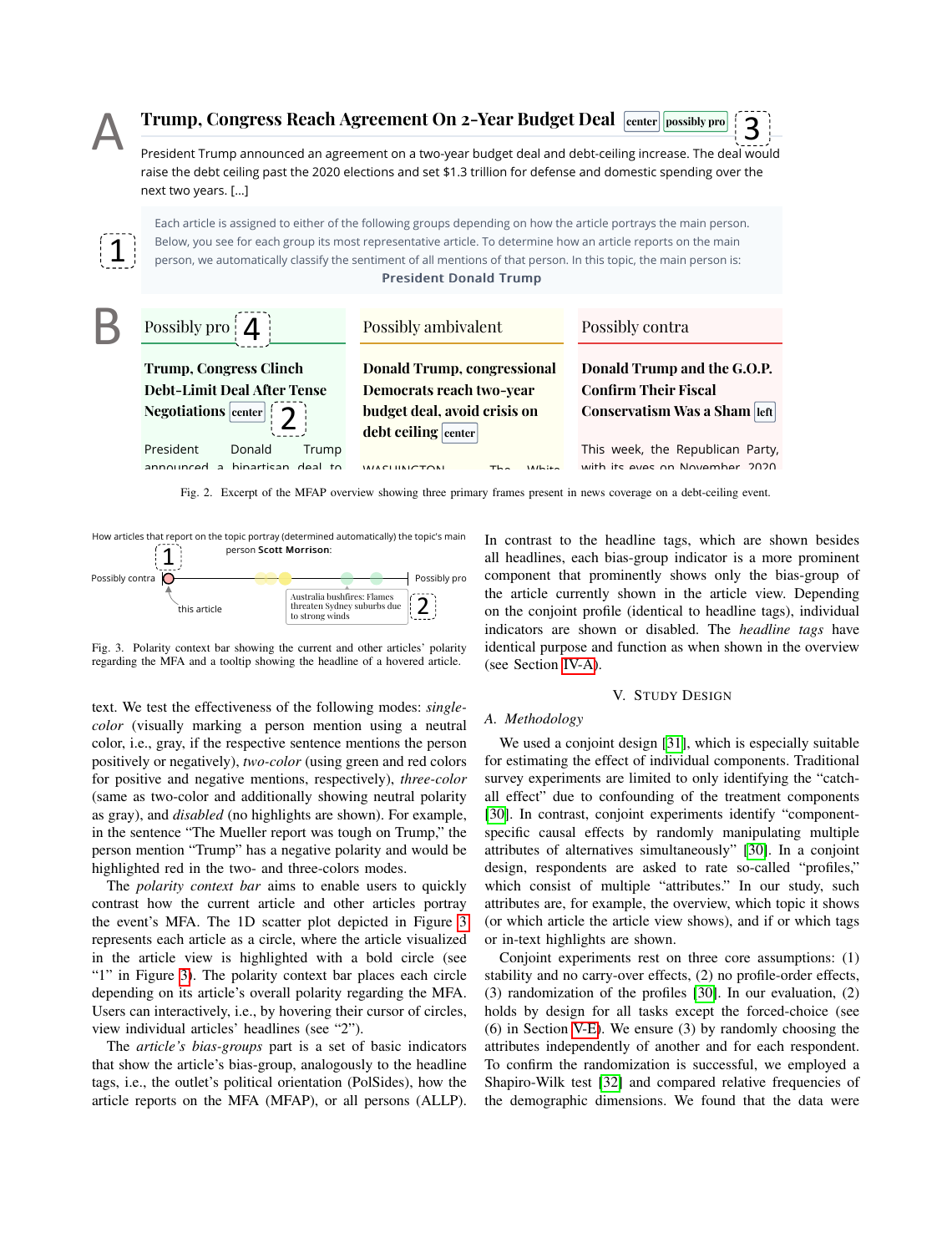nearly balanced in each of the three experiments concerning essential demographic dimensions, such as age, sex, education, and political orientation. Thus, also the respondents' demographic data adhere to the conjoint randomization assumption. The political orientation was slightly skewed to the left as is expected with MTurk respondents (cf. [33]), but still approximates the US distribution [34].

To ensure (1), i.e., the absence of carry-over effects from one task set to another, we applied the diagnostics proposed by Hainmueller et al. [30]. We refer to a task set as all tasks shown to a respondent for a single topic, e.g., in our main study, we show respondents for each topic one overview and subsequently two article views. We then calculate if there are meaningful differences across the task sets by building a subgroup for each task set. We found weak carry-over effects when comparing the individual attributes' effects (using our main overview question across the task sets) and when testing the effect of the task set's order (for all overview questions combined (Est.  $= 3.28\%, p = 0.018$ ), i.e., respondents are on average more bias-aware in the second task set). Further, in our main study, the other attributes' effects differ when sub-grouping for the task set. However, this is not necessarily problematic. A learning effect is expected and desirable in bias communication. Since we randomized the attributes within each task set, we can include the task sets in the analysis and thus control for the effects, regardless of the task set.

Since in our experiments the three assumptions hold, our design allows for an estimation of the relative influence of each component on the bias-awareness, which is called average marginal component effects (AMCE) [30]. AMCE "represents the marginal effect of attribute *l* [such as a visualization component] averaged over the joint distribution of the remaining attributes" [30].

In our questionnaires, we employ discrete choice (DC) as well as rating questions (cf. Section  $\overline{V-E}$ ) to measure biasawareness on a behavioral as well as attitudinal level [35]. DC questions are widely used within the conjoint design and found to have high external validity in mimicking real-world behavior [36]. Additionally, DC questions elicit behavior, i.e., which news article respondents prefer to read or rely on for decision-making [37]. In contrast, rating questions capture attitudes and personal viewpoints better [38].

#### *B. Data*

We selected four news topics with varying degrees of expected biases among the news articles reporting on the topic. To approximate the degree of bias, we used the topics' expected polarization. Specifically, we selected three topics expected to be highly polarizing for US news readers: gun control (Orlando shooting in 2016), debt ceiling (discussions in July 2019), and abortion rights (Tennessee abortion ban in June 2020). To better approximate regular news consumption, where consumers typically are exposed to news coverage on single events, we selected a single event for each of these topics (shown in parentheses). We added a fourth event, which we expected to be only mildly polarizing: Australian bush fires, i.e., a foreign event without direct US involvement.

For each event, we selected ten articles from left-, center, and right-wing online US outlets (political orientation as selfidentified by the outlets or from  $[14]$ ). We added the abortion topic during our pre-studies due to a strong, negative influence of the debt-ceiling topic on bias-awareness. We could trace this back qualitatively to respondents' critique of the topics being too "boring" and "complicated," which also manifested in lower reading times on average. To ensure high quality, we manually retrieved the articles' content. For the second prestudy and our main study, we carefully shortened all articles so that they were of similar length (300–400 words) to address the high reading times and noise in the responses, a key finding of the first pre-study (see Section VI-A). We consistently applied the same shortening procedure to preserve the perspectives of the original articles. For example, by maintaining the relative frequency of person mentions and by discarding only redundant sentences that do not contribute to the overall tone. In all experiments, we removed any non-textual content, such as images, to isolate the effects in the change of bias-awareness due to the text content, our text-centric bias analysis, and visualization.

# *C. Setup and Quality*

We conducted our experiments as a series of online studies on Amazon Mechanical Turk (MTurk). To participate in our studies, crowd workers had to be located in the US. To ensure high quality, we further required that participants possess MTurk's "Masters" qualification, i.e., have a history of highquality work. While we compensated respondents always, we discarded data of any respondent who failed to meet all quality criteria, including a minimum study duration, and correctly answering questions checking attention and seriousness [39]. Depending on the study's duration, participants received compensation that approximated an hourly wage of \$10.

#### *D. Baselines*

We compare our system and variants with baselines that resemble news aggregators popular among news consumers and an established bias-sensitive news aggregator. Screenshots of their visualizations can be found in the online repository (Section  $\overline{I}$ ). *Plain* is an overview variant that resembles popular news aggregators. Using a bias-agnostic design similar to Google News, this baseline shows article headlines and excerpts in a list sorted by the articles' relevance to the event (see relevance calculation described in Section III). *PolSides* is a strong overview variant that represents a bias-sensitive news aggregator [14]. PolSides yields bias-groups (see "B" in Figure  $\boxed{2}$  by grouping articles depending on their outlets' political orientation (left, center, and right, as self-identified by them or taken from  $\overline{[14]}$ ). Conceptually, PolSides employs the left-right dichotomy, a simple yet often effective means to partition the media into distinctive slants. However, this dichotomy is determined only on the outlet level. It thus may incorrectly classify the biases indeed present in a specific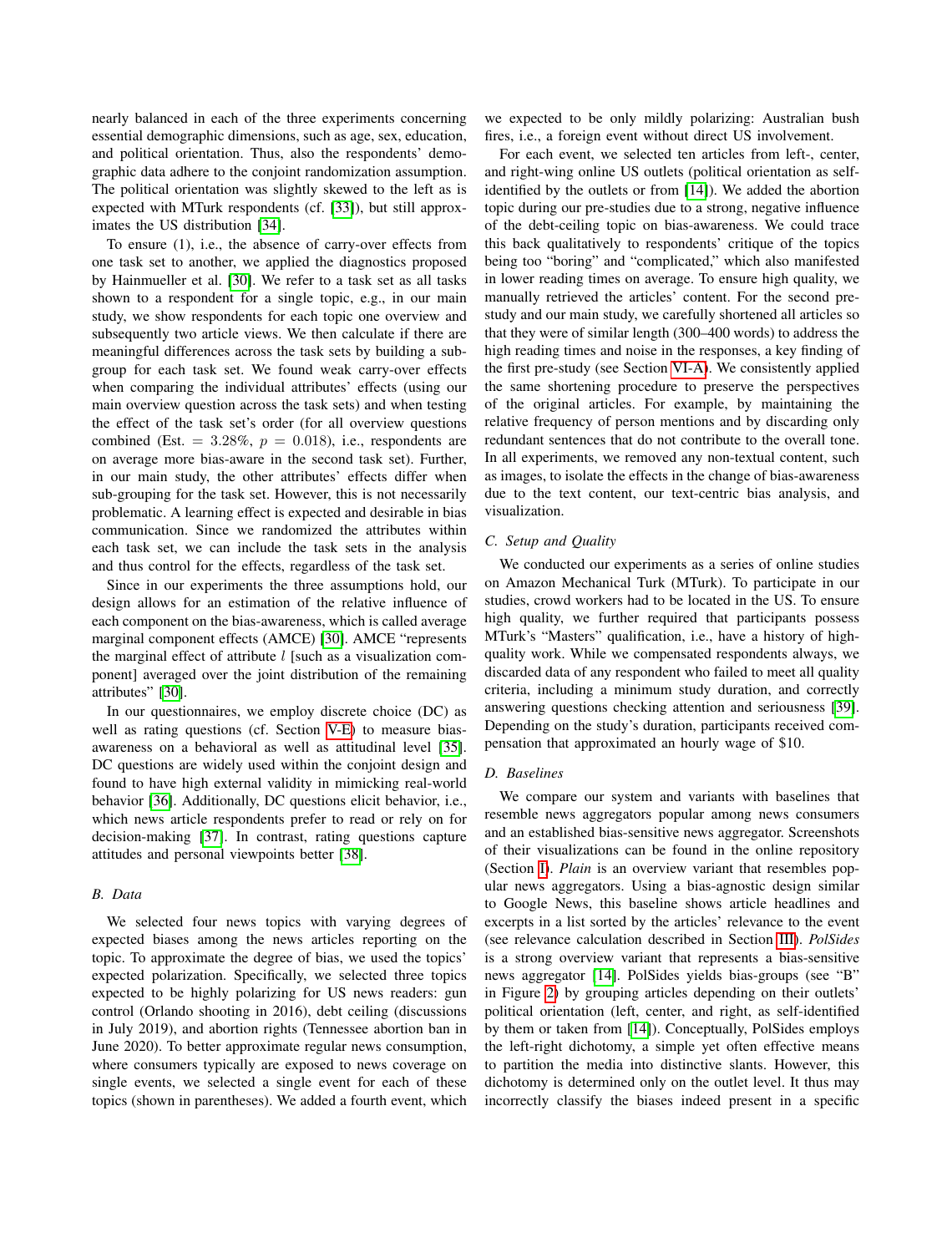event (see Section II-B), e.g., articles shown to be of different slants having indeed similar perspectives (and vice versa). We investigate this issue in our study (see Section VI). Because of its similar problem statement, we deem NewsCube [1] a highly relevant approach. However, we omit it from our study since we suspect the system would achieve poor performance since it was devised using rather quantitative text features. Further, its technique devised for the Korean language cannot be transferred directly to English.

To understand how visualizations, including their layout and explanations, affect bias-awareness compared to what they visualize, i.e., the bias groups resulting from our analysis, we introduce two baseline concepts. First, we include, for most overviews, including the baselines previously mentioned, generic variants (see Section IV-A). Second, we test an overview with generic explanations that randomly assign individual news articles to either of the three bias groups.

For the article view, we test in our conjoint design only the individual visual features described in Section **IV-B** since to our knowledge, there are no easy-to-use visualizations for bias communication in single news articles (see Section  $\overline{II}$ ). We test only PolSides tags and MFAP tags and exclude Cluster headline tags in our experiments.

## *E. Workflow and Questions*

Our study consists of seven steps. We refer to a *task set* as a sequence of steps associated with one topic, i.e., task set 1 refers to the first topic shown to a respondent, including the overview, the two article views, and respective questionnaires (steps 2–6). The *(1) pre-study questionnaire* asks for demographic and background data  $[15]$ , such as age, political orientation, news consumption, and attitudes toward the topics we used  $[40]$ .

Afterward, we show an *(2) overview* as described in Section **IV-A** and Section **V-D** including instructions shown prior to the overview. The *(3) post-overview questionnaire* then operationalizes the bias-awareness in respondents (see Section II-A) by asking about their perception of the diversity and disagreement in viewpoints, if the visualization encouraged them to contrast individual headlines, and how many perspectives of the public discourse were shown, e.g., *Do you think the coverage shown in the previous visualization represents all main viewpoints in the public discourse (independent of whether you agree with them or not) [from Not at all to very much]? Overall, how did you perceive the articles shown in the previous visualization [very different – very similar; very opposing – very agreeing]?*. To match our definition of bias-awareness, we use as our main question (cf. [13]): *When viewing the topic visualization, did you have the desire to compare and contrast articles' [Not at all – very much]?*

Afterward, we show an *(4) article view* as described in Section IV-B. A *(5) post-article questionnaire* operationalizes bias-awareness in respondents on an article-level [15], i.e. *How did you perceive the presented news article? [very unfair – very fair; very partial – very impartial; very unacceptable – very acceptable; very untrustworthy – very trustworthy; very* *unpersuasive – very persuasive; very biased – very unbiased]*. We also ask whether the article contains political bias and biases against persons mentioned in the article. We repeated steps 2–5 two times since we showed two task sets. After each overview, we showed two articles, i.e., we repeated steps 4 and 5 two times. To measure the effect of seeing an overview before an article, we also introduce a variant where we skip the overview. In such cases, the overview steps (2, 3) are skipped entirely. Afterward, a *(6) discrete choice question* asks respondents to choose between two articles, i.e., which one they consider to be more biased. In a *(7) post-study questionnaire*, respondents give feedback on the study, i.e., what they liked and disliked.

In the two pre-studies, where we tested the study design and usability of the visualizations (see Section VI-A), we repeated the same procedure with only one article after each overview and excluding step (5).

#### VI. EVALUATION

#### *A. Pre-Studies*

Before our main study, we conducted two pre-studies (E1 and E2) [41]. E1 consisted of 260 respondents recruited on MTurk (we discarded 3% discarded from 268 due to the quality criteria described in Section  $\overline{V-C}$ . E2 consisted of 98 respondents (we discarded 11% from 110). The prestudies aimed at testing the study design and usability of the visualizations. We also used the pre-study to find a set of well-performing overviews, including representative baselines. The latter was necessary to satisfy the conjoint assumption *randomization of profiles*, which requires that all profiles have the same set of attributes (each with a randomly selected value for each profile, see Section V-A). Across our overviews, the number of attributes differs (cf. Section  $\overline{V-D}$ ), e.g., Plain has only two attributes (one for each headline tag), our biassensitive overview layout (see Section  $\overline{IV-A}$ ) has an additional grouping attribute, and "no overview" naturally has no attributes (see Section V-E).

In E1, we tested only variants using our bias-sensitive overview layout, where we randomly varied all attributes, i.e., grouping and the two headline tags. We identified (primarily insignificant) trends that indicated well-performing variants. In E2, we then tested the same design as planned for the main study (see Section  $V-E$ ), including the article view and the other baselines (see below).

We also used the pre-studies to improve our design and visualizations. Reasons for partially mixed results in both pre-studies were various usability issues interfering with the effectiveness. For example, in E1, respondents reported they wanted to know how the grouping was performed and by whom. Before conducting E2, we addressed these shortcomings, e.g., by adding explanations (specific and generic) about how our system derives the classifications. After addressing these issues, we found positive, significant effects of our biassensitive overviews in the second pre-study, confirming our research design concerning the overview. E2 revealed that headline tags are most effective in improving bias-awareness in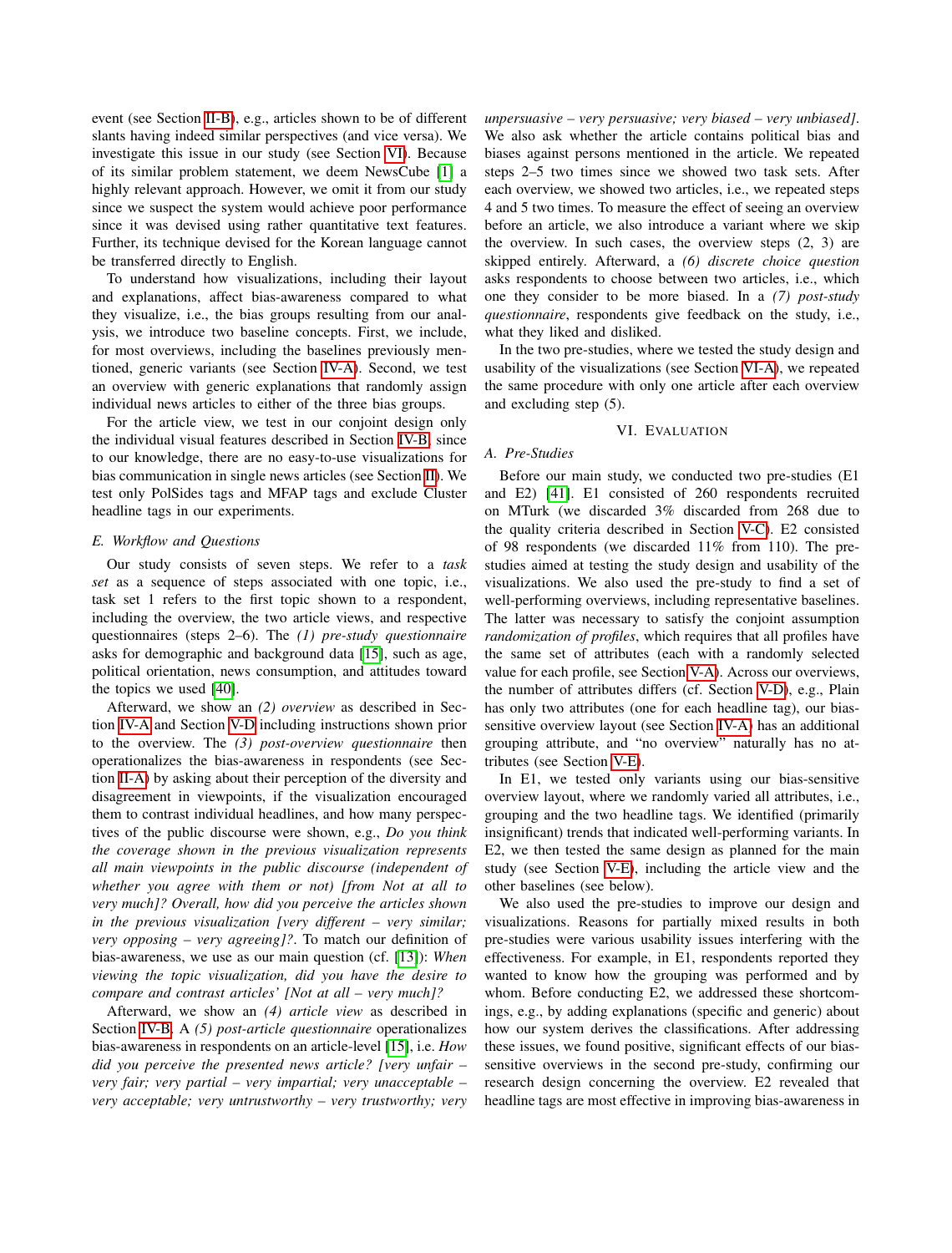the Plain baseline. In contrast, for the bias-sensitive overviews, the bias-awareness remained unchanged or decreased. We suspected that users might feel overwhelmed if many visual clues are present (cognitive load).

Using the pre-study findings, we defined the following overview variants for the main study. *(1) No overview*. *(2) Plain* as described in Section V-D. *(3) PolSides* as described in Section V-D with PolSides headline tags enabled to closely resemble the bias-sensitive news aggregator AllSides.com [14]. *(4) MFA* using the bias-sensitive layout (Section IV-A), Grouping-MFA (Section III), and polarity headline tags enabled, which was the best performing variant of MFA in our pre-studies. *(5) PolSides-generic* being identical to (3) but using generic explanations. *(6) MFA-generic* being identical to (4) but using generic explanations. *(7) Random-generic* using the bias-sensitive layout and random grouping. *(8) ALLgeneric* using the bias-sensitive layout, ALL-generic (Section III), and cluster headline tags enabled. Note that we did not test a variant of grouping-ALL with specific explanations.

## *B. Results*

In our main study, we recruited 174 respondents on MTurk from which we discarded 8% using our quality measures. In sum, the  $n = 160$  respondents (age: [23, 77],  $m = 45.5$ , 72f/88m/0d, 100% native speakers, liberal (1)–conservative  $(10):$   $m = 4.83, sd = 2.98$  provided answers to 283 post-overview questionnaires (excluding "no overview"), 320 discrete choices on article views, and 640 post-article view questionnaires. Our sample size *n <* 245 as suggested by Cochran's Formula  $[42]$ ,  $[43]$ , but they assume one observation per respondent, whereas we have two observations per respondent. The average study duration was  $15\text{min}$  ( $sd = 6.22$ ).

Our user study shows that the bias-sensitive overviews strongly and significantly increase respondents' biasawareness compared to the Plain baseline. The estimate (*Est.*) in Table  $\overline{\Pi}$  shows the percentage increase in bias-awareness compared to the attributes' baselines, which is CoreNLP, Plain, and bushfire for the attributes CDCR, Overview, and Topic, respectively. PolSides achieves overall the highest effect when shown with specific explanations (Est. = 21*.*34). If shown with generic explanations PolSides has no significant effect (Est.  $= 8.46, p = 0.17$ ). In contrast, our methods for determining bias-groups strongly and significantly increase bias-awareness for specific explanations (MFA: Est. = 17*.*80) as well as generic explanations (MFA: 13*.*35, ALL: 17*.*54).

We qualitatively investigated the visualized information of the bias-groups, their articles' content, and respondents' comments. Overall, we found that all grouping methods that achieved significant effects yielded meaningful frames for most topics, especially those polarizing among the political spectrum from left to right. For example, in the gun control topic, the bias-groups achieved by any grouping resemble the frames "gun control" and "gun rights" with subtle differences between the groups. Grouping-MFA yields two "gun control" frames (one being argumentative, the other using factual language) and one "gun right" frame (focusing on cruelty

TABLE I EFFECTS ON BIAS-AWARENESS AFTER OVERVIEW EXPOSURE

| Attr.           | Level         | Est.  | SE   | z    | р    |
|-----------------|---------------|-------|------|------|------|
| <b>CDCR</b>     | <b>TCA</b>    | 1.05  | 2.61 | 0.40 | 0.69 |
| $Over-$<br>view | Random-gen.   | 6.73  | 5.85 | 1.15 | 0.28 |
|                 | PolSides      | 21.34 | 4.84 | 4.40 | ***  |
|                 | <b>MFA</b>    | 17.80 | 4.90 | 3.63 | ***  |
|                 | PolSides-gen. | 8.46  | 6.19 | 1.36 | 0.17 |
|                 | MFA-gen.      | 13.35 | 5.03 | 2.64 | 宗宗   |
|                 | ALL-gen.      | 17.54 | 5.61 | 3.12 | 宗宗   |
| Topic           | abortion law  | 0.78  | 2.96 | 0.26 | 0.79 |
|                 | gun control   | 3.16  | 2.94 | 1.07 | 0.25 |

and the shooter). In PolSides and grouping-ALL, the "gun right" frame focuses on the victims and their right to defend themselves.

However, why is there a loss of effectiveness of PolSides when using generic explanations? Fully elucidating this question would require a larger sample size concerning respondents and topics but we qualitatively and quantitatively identified three potential, partially related causes. *(1) Popularity and intuition:* The left-right dichotomy employed by PolSides is a well-known concept and easily understood by news consumers (none reported they did not understand the concept and 20% of respondents exposed to PolSides praised that grouping was easy to understand, e.g., "I liked that it was laid out with left, center, right. It was intuitive."). In contrast, our grouping techniques are novel and technical, as are their explanations. For example, 30% of respondents exposed to MFA found the descriptions (slightly) confusing and too "technical." For MFA and ALL, showing generic explanations improved respondents' comprehension, likely because the generic explanations are more conceptual and high-level (10% for each of MFAgeneric and ALL-generic). For PolSides, however, the effect is reversed, potentially indicating a large proportion of the biasawareness effect is simply due to the well-known dichotomy rather than the visualized bias-groups.

*(2) Learning effect:* We think that understanding how framing works, i.e. how and through what means news articles can have different perspectives on an event, helps to comprehend the idea of our grouping methods work or at least what they aim to achieve. We hypothesize that while all respondents were aware of the study's focus on media bias (and framing) after the post-overview questionnaire at the end of task set 1, some respondents might not have been before.<sup>1</sup> This, in turn, would have strongly facilitated comprehending how our grouping methods work or at least what they aim to achieve and thus have a similar effect as described previously for cause (1). While in task set 1, only PolSides employing the well-known left-right dichotomy increased bias-awareness significantly (Est.  $= 21.55$ ,  $p = .0007$ ), in the subsequent task set 2, our approaches yielded the strongest, most significant

<sup>&</sup>lt;sup>1</sup>Albeit we also informed respondents about the study's focus on perspectives in the news, at the latest in the post-overview questionnaire they must understand the study's focus to be able to proceed.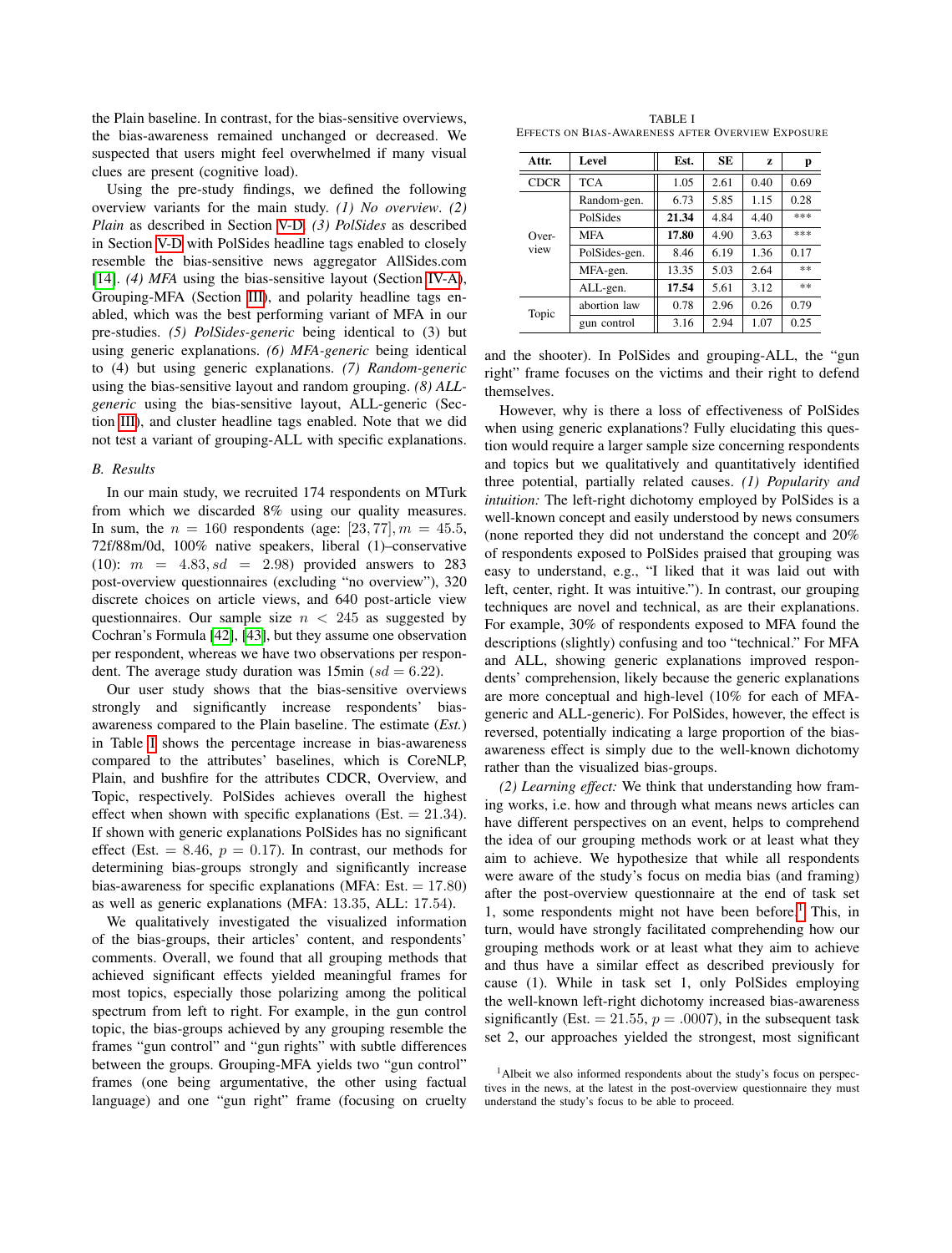TABLE II EFFECTS AFTER OVERVIEW EXPOSURE IN TASK SET 2

| Attr.         | Level         | Est.    | SE   | Z       | р       |
|---------------|---------------|---------|------|---------|---------|
| <b>CDCR</b>   | <b>TCA</b>    | 2.78    | 3.91 | 0.71    | 0.48    |
| Over-<br>view | Random-gen.   | 8.40    | 9.32 | 0.90    | 0.37    |
|               | PolSides      | 23.54   | 7.45 | 3.16    | 宗宗      |
|               | <b>MFA</b>    | 28.12   | 7.03 | 4.00    | ***     |
|               | PolSides-gen. | 12.41   | 8.48 | 1.46    | 0.14    |
|               | MFA-gen.      | 21.78   | 7.45 | 2.92    | $\pm 1$ |
|               | ALL-gen.      | 26.46   | 8.30 | 3.19    | 宗宗      |
| Topic         | abortion law  | $-2.13$ | 5.11 | $-0.42$ | 0.68    |
|               | gun control   | 0.85    | 4.80 | 0.18    | 0.86    |

effects (see Table  $\overline{II}$ ). Specifically, MFA achieved the strongest effect (Est.  $= 28.12$ ) among the overviews with specific explanations, and the best performing overview with generic explanations (ALL-generic: 26*.*46) performed still better than PolSides with specific explanations (23*.*54).

*(3) Substantiality of bias-groups:* We qualitatively analyzed the bias-groups yielded by individual grouping methods We found that all grouping methods, including PolSides, determine substantial bias-groups determined in overall for all topics. For some topics, however, the bias-groups determined by MFA and ALL seem to be more substantial compared to bias-groups from PolSides. This is intuitive since PolSides determines bias-groups through the political orientation of the articles' outlets and thus is content-agnostic. In contrast, MFA and ALL analyze in-text features. For example, the debt-ceiling topic employed in our pre-studies highlights this substantiality issue. Our methods yield coherent bias-groups framing the deal negatively, e.g., as political hypocrisy (frame 1), or positively by focusing on (positive) effects for the economy (frame 2) and military (frame 3). In contrast, the biasgroups by PolSides—despite the topic's assumed left-right polarization—resemble rather superficial frames, all framing the deal positively (two groups framing the issue highly similarly, the other focusing on the overall implications of the deal). We suspect that the issue of non-substantial frames is amplified further in news coverage on topics where the left and right wings lack opposing positions.

Overall, the article view does not significantly increase biasawareness. There are no significant effects for neither component in the article view. Only in-text highlights significantly increase bias-awareness if 3–7 of such highlights are shown and 2-color mode is used (Est.  $= 2.58$ ,  $p = 0.046$ ). In our qualitative analysis, we identified two potential main causes. *(1) Bias is context-dependent* at least to some degree and thus also depends on relating and contrasting news items [3]. While the bias-sensitive overviews facilitate contrasting news articles, the article view shows only a single news article. Further, the overall tone of an article, e.g., as visualized in the overview, might be more important for bias-perception than individual features (cf. [44]). *(2) User experience (UX) issues:* When qualitatively reviewing respondents' feedback, we identified various UX issues, especially when too many visual clues were

shown, e.g., 3-colors mode or many in-text highlights may have caused mental overload  $[45]$ , and 30% of the respondents that had more than seven highlights reported that they felt "overwhelmed." We also identified issues of other components, e.g., the polarity context bar did not increase bias-awareness albeit conceptually facilitating the comparison of news articles. Often, many articles were placed as circles on the same spot (due to the grouping-MFA). Further, it prominently visualizes only the articles' MFA polarity, but users would need to see actual content rather than such a derived characteristic.

We identified two potential causes concerning why highlights were only effective when their frequency was in a specific range. An article with less than three highlights might not contain enough sentiment to be perceived as biased. On the other hand, showing more than seven highlights could lead to a "mental overload" could be reached [45]. For example, 30 % of respondents reported feeling "overwhelmed" by the highlights and thus could not derive a consistent conclusion on whether the article contained bias.

Showing an overview before the individual news articles had inconclusive effects. We found a significant, mild effect caused by only the MFA overview (Est.  $= 4.64$ ,  $p = 0.003$ ); other overviews had no significant effects.

#### *C. Limitations and Future Work*

In our view, the main limitations of our experiments and results are their *representativeness and generalizability*, mainly due to three partially related factors. *(1) Study design,* e.g., respondents had to view given events and articles rather than deciding what to read. An interactive design might more closely resemble real-world news consumption and address further issues we faced in our experiments, such as study fatigue. While our study's duration is well below where one would expect study fatigue [46], users on MTurk typically work on many online tasks. Rather than querying respondents for the subjective concept of bias-awareness, a long-term usage study could directly measure the effects of our approach on news consumption. For example, if respondents will read more articles portraying events from different perspectives [1].

*(2) Respondent sample:* While our sample approximately resembles the US distribution concerning a dimension important in this study, i.e., political affiliation (cf.  $[47]$ ,  $[48]$ ), the sample contains selection biases, e.g., since we recruited respondents only on one platform and from only the US. Thus, we cannot conclude findings for other news consumers of countries with systematically different political or media landscapes. For example, while the two-party system may lead to more polarizing news coverage in the US, countries with multi-party systems typically often have more diversified media landscapes  $[49]$ . Further, we seek to increase the sample size since we found inconclusive or insignificant effects for respondents' demographics, their attitudes toward the topics, and in task sets or other sub-groups.

Our *(3) event and article sample* yields similar limitations as described for (2) due to its small size and systematic creation. We suggest increasing the number of events and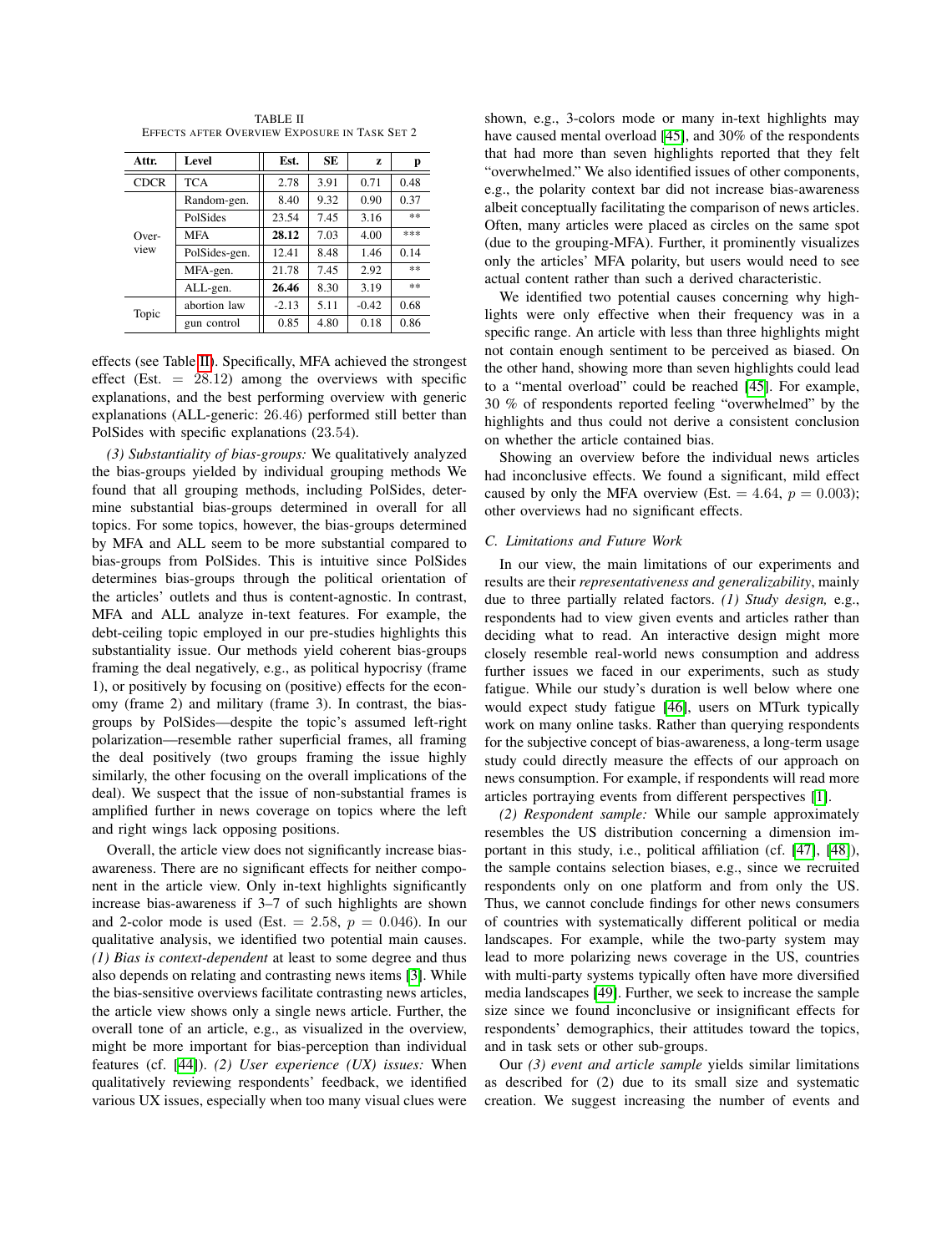articles per event and use a random sample. Lastly, our study did not relate bias-awareness to the articles' content but only to our approach, the respondents, and a topic's expected degree of polarization. To measure the effect of content and biases therein, a future study could relate bias-awareness to a groundtruth created using manual frame analysis.

Besides the previously mentioned limitations and future improvements concerning our study, we plan to address the following issues concerning our approach and the usability of our visualizations. We think that our article view's inconclusive effects are partly due to non-optimal UX, e.g., the view may visualize too few or too many in-text highlights (5% article views did not contain any in-text highlights) or ineffective visual clues, such as the polarity context bar. Another reason for the inconclusive effectiveness might be because bias-awareness is a comparative concept, and the article view shows only a single article. We think that showing representative summaries of each bias group will increase the overview's effectiveness compared to showing the headlines of representative articles. Headlines may contain journalistic hooks and, if at all, are representative for their article but not the group. While our approach yields high effectiveness overall, we also found that our analysis is sub-optimal in topics that are not person-oriented, e.g., in the bushfire topic, where news coverage focused on the consequences for society, economy, and nature. We seek to extend our analysis to other semantic concepts and investigate topic-independent frames and derivations (cf.  $[17]$ ,  $[19]$ ,  $[21]$ ).

#### VII. CONCLUSION

We present the first system to automatically identify and then communicate person-targeting forms of bias in news articles reporting on policy issues. Earlier, researchers could reliably identify these biases only using content analyses, which—despite their effectiveness in capturing also subtle biases—could only be conducted for few topics in the past due to their high cost, manual effort, and required expertise. In a large-scale user study, we employ a conjoint design to measure the effectiveness of visualizations and individual components. We find that our overviews strongly and significantly increase bias-awareness in respondents. In particular, and in contrast to prior work, our bias-identification method seems to reveal biases that emerge from the content of news coverage and individual articles. In practical terms, the study results suggest that the biases found and communicated by our method are indeed *present* in the news articles, whereas the reviewed prior work rather *facilitates* the detection of biases, e.g., by distinguishing between left- and right-wing outlets.

## ACKNOWLEDGMENT

This work was partially funded by the WIN program of the Heidelberg Academy of Sciences and Humanities, financed by the Ministry of Science, Research and the Arts of the State of Baden-Wurttemberg, Germany. We thank the anonymous reviewers for their valuable comments.

#### **REFERENCES**

- [1] S. Park, S. Kang, S. Chung, and J. Song, "NewsCube: Delivering multiple aspects of news to mitigate media bias," in *Proceedings of the 27th international conference on Human factors in computing systems - CHI 09*. New York, New York, USA: ACM Press, 2009, p. 443. [Online]. Available: http://dl*.*acm*.*org/citation*.*cfm?doid= 1518701*.*1518772
- [2] F. Hamborg, K. Donnay, and B. Gipp, "Automated identification of media bias in news articles: an interdisciplinary literature review," *International Journal on Digital Libraries*, vol. 20, no. 4, pp. 391–415, 2019. [Online]. Available: https://doi*.*org/10*.*1007/s00799-018-0261-y
- [3] E. Elejalde, L. Ferres, and E. Herder, "On the nature of real and perceived bias in the mainstream media," *PLOS ONE*, vol. 13, no. 3, p. e0193765, 3 2018. [Online]. Available: https://dx*.*plos*.*org/10*.*1371/ journal*.*pone*.*0193765
- [4] E. Pitoura, P. Tsaparas, G. Flouris, I. Fundulaki, P. Papadakos, S. Abiteboul, and G. Weikum, "On Measuring Bias in Online Information," *ACM SIGMOD Record*, vol. 46, no. 4, pp. 16–21, 2 2018. [Online]. Available: https://dl*.*acm*.*org/doi/10*.*1145/3186549*.*3186553
- [5] R. Giner-Sorolla and S. Chaiken, "The Causes of Hostile Media Judgments," *Journal of Experimental Social Psychology*, vol. 30, no. 2, pp. 165–180, 3 1994. [Online]. Available: https://linkinghub*.*elsevier*.*com/retrieve/pii/S0022103184710080
- [6] E. P. S. Baumer, F. Polletta, N. Pierski, and G. K. Gay, "A Simple Intervention to Reduce Framing Effects in Perceptions of Global Climate Change," *Environmental Communication*, vol. 11, no. 3, pp. 289–310, 5 2017. [Online]. Available: https://www*.*tandfonline*.*com/ doi/full/10*.*1080/17524032*.*2015*.*1084015
- [7] R. M. Entman, "Framing: Toward Clarification of a Fractured Paradigm," *Journal of Communication*, vol. 43, no. 4, pp. 51–58, 12 1993. [Online]. Available: https://academic*.*oup*.*com/joc/article/43/4/51-58/4160153
- [8] J. McCarthy, L. Titarenko, C. McPhail, P. Rafail, and B. Augustyn, "Assessing stability in the patterns of selection bias in newspaper coverage of protest during the transition from communism in Belarus, *Mobilization: An International Quarterly*, vol. 13, no. 2, pp. 127–146, 2008.
- [9] P. E. Oliver and G. M. Maney, "Political Processes and Local Newspaper Coverage of Protest Events: From Selection Bias to Triadic Interactions," *American Journal of Sociology*, vol. 106, no. 2, pp. 463– 505, 9 2000. [Online]. Available: http://www*.*journals*.*uchicago*.*edu/ doi/10*.*1086/316964
- [10] S. Park, M. Ko, J. Kim, Y. Liu, and J. Song, "The politics of comments," in *Proceedings of the ACM 2011 conference on Computer supported cooperative work - CSCW '11*, ACM. New York, New York, USA: ACM Press, 2011, p. 113. [Online]. Available: http://portal*.*acm*.*org/citation*.*cfm?doid=1958824*.*1958842
- [11] S. A. Munson and P. Resnick, "Presenting diverse political opinions," in *Proceedings of the 28th international conference on Human factors in computing systems - CHI '10*, ACM. New York, New York, USA: ACM Press, 2010, p. 1457. [Online]. Available: http://portal*.*acm*.*org/citation*.*cfm?doid=1753326*.*1753543
- [12] S. A. Munson, D. X. Zhou, and P. Resnick, "Sidelines: An Algorithm for Increasing Diversity in News and Opinion Aggregators." in *ICWSM*, 2009.
- [13] S. Park, M. Ko, J. Kim, H. Choi, and J. Song, "NewsCube 2.0: An Exploratory Design of a Social News Website for Media Bias Mitigation," in *Workshop on Social Recommender Systems*, 2011.
- [14] AllSides.com, "AllSides balanced news," 2021. [Online]. Available: https://www*.*allsides*.*com/unbiased-balanced-news
- [15] T. Spinde, F. Hamborg, K. Donnay, A. Becerra, and B. Gipp, "Enabling News Consumers to View and Understand Biased News Coverage: A Study on the Perception and Visualization of Media Bias," in *Proceedings of the ACM/IEEE Joint Conference on Digital Libraries in 2020*. New York, NY, USA: ACM, 8 2020, pp. 389–392. [Online]. Available: https://dl*.*acm*.*org/doi/10*.*1145/3383583*.*3398619
- [16] C. Hube, B. Fetahu, and U. Gadiraju, "Understanding and Mitigating Worker Biases in the Crowdsourced Collection of Subjective Judgments," in *Proceedings of the 2019 CHI Conference on Human Factors in Computing Systems*. New York, NY, USA: ACM, 5 2019, pp. 1–12. [Online]. Available: https://dl*.*acm*.*org/doi/10*.*1145/ 3290605*.*3300637
- [17] D. Card, A. E. Boydstun, J. H. Gross, P. Resnik, and N. A. Smith, "The Media Frames Corpus: Annotations of Frames Across Issues,"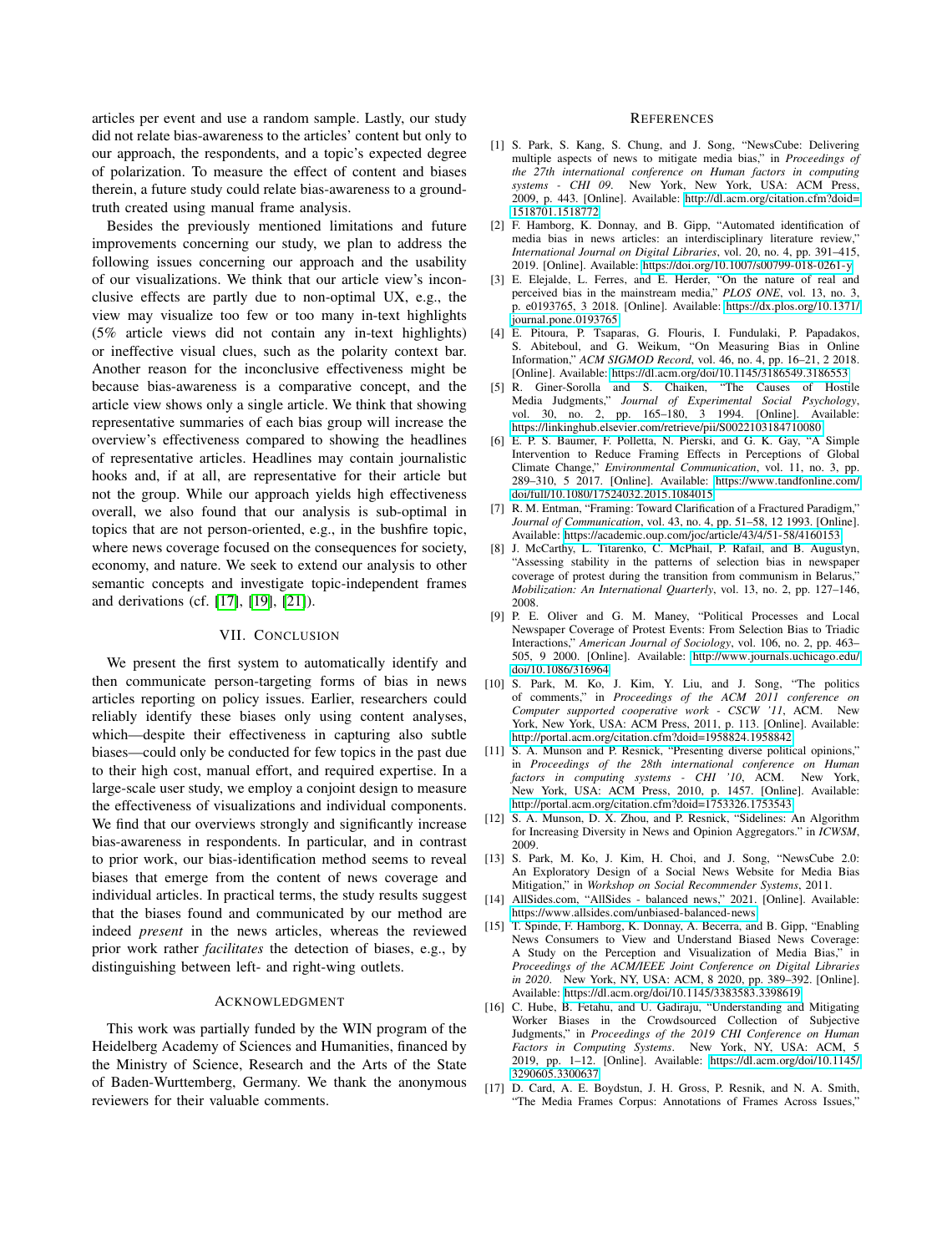in *Proceedings of the 53rd Annual Meeting of the Association for Computational Linguistics and the 7th International Joint Conference on Natural Language Processing (Volume 2: Short Papers)*. Stroudsburg, PA, USA: Association for Computational Linguistics, 438–444. [Online]. Available: http://aclweb*.*org/anthology/P15-2072

- [18] F. Hamborg and K. Donnay, "Newsmtsc: (multi-)target-dependent sentiment classification in news articles," in *Proceedings of the 16th Conference of the European Chapter of the Association for Computational Linguistics (EACL 2021)*, Apr. 2021, pp. 1663–1675.
- [19] H. Kwak, J. An, E. Jing, and Y.-Y. Ahn, "FrameAxis: Characterizing Framing Bias and Intensity with Word Embedding," pp. 1–24, 2 2020. [Online]. Available: http://arxiv*.*org/abs/2002*.*08608
- [20] H.-K. Kong, Z. Liu, and K. Karahalios, "Frames and Slants in Titles of Visualizations on Controversial Topics," in *Proceedings of the 2018 CHI Conference on Human Factors in Computing Systems*. New York, NY, USA: ACM, 4 2018, pp. 1–12. [Online]. Available: https://dl*.*acm*.*org/doi/10*.*1145/3173574*.*3174012
- [21] F. Hamborg, A. Zhukova, and B. Gipp, "Automated Identification of Media Bias by Word Choice and Labeling in News Articles," in *2019 ACM/IEEE Joint Conference on Digital Libraries (JCDL)*. Wuhan, CN: IEEE, 6 2019, pp. 196–205. [Online]. Available: https://ieeexplore*.*ieee*.*org/document/8791197/
- [22] F. Hamborg, A. Zhukova, K. Donnay, and B. Gipp, "Newsalyze: Enabling News Consumers to Understand Media Bias," in *Proceedings of the ACM/IEEE Joint Conference on Digital Libraries in 2020*. New York, NY, USA: ACM, 8 2020, pp. 455–456. [Online]. Available: https://dl*.*acm*.*org/doi/10*.*1145/3383583*.*3398561
- [23] F. Hamborg, N. Meuschke, C. Breitinger, and B. Gipp, "news-please: A Generic News Crawler and Extractor," in *Proceedings of the 15th International Symposium of Information Science.* Hülsbusch, 2017, pp. 218–223.
- [24] K. Clark and C. D. Manning, "Deep Reinforcement Learning for Mention-Ranking Coreference Models," *Empirical Methods on Natural Language Processing*, 9 2016. [Online]. Available: http: //arxiv*.*org/abs/1609*.*08667
- [25] ——, "Improving Coreference Resolution by Learning Entity-Level Distributed Representations," in *Proceedings of the 54th Annual Meeting of the Association for Computational Linguistics (Volume 1: Long Papers)*. Stroudsburg, PA, USA: Association for Computational Linguistics, 2016, pp. 643–653. [Online]. Available: http://aclweb*.*org/anthology/P16-1061
- [26] C. Manning, M. Surdeanu, J. Bauer, J. Finkel, S. Bethard, and D. McClosky, "The Stanford CoreNLP Natural Language Processing Toolkit," in *Proceedings of 52nd Annual Meeting of the Association for Computational Linguistics: System Demonstrations*. Stroudsburg, PA, USA: Association for Computational Linguistics, 2014, pp. 55–60. [Online]. Available: http://aclweb*.*org/anthology/P14-5010
- [27] F. Hamborg, "Media Bias, the Social Sciences, and NLP: Automating Frame Analyses to Identify Bias by Word Choice and Labeling, in *Proceedings of the 58th Annual Meeting of the Association for Computational Linguistics: Student Research Workshop*. Stroudsburg, PA, USA: Association for Computational Linguistics, 2020, pp. 79–87. [Online]. Available: https://www*.*aclweb*.*org/anthology/2020*.*acl-srw*.*12
- [28] T. Mikolov, K. Chen, G. Corrado, and J. Dean, "Efficient Estimation of Word Representations in Vector Space," in *Proceedings of the 1st International Conference on Learning Representations (ICRL 2013)*, 2013, pp. 1–12. [Online]. Available: http://arxiv*.*org/abs/1301*.*3781
- [29] D. Christian, P. Froke, S. Jacobsen, and D. Minthorn, *The Associated Press stylebook and briefing on media law*. The Associated Press, 2014.
- [30] J. Hainmueller, D. J. Hopkins, and T. Yamamoto, "Causal Inference in Conjoint Analysis: Understanding Multidimensional Choices via Stated Preference Experiments," *Political Analysis*, vol. 22, no. 1, pp. 1–30, 1 2014. [Online]. Available: https://www*.*cambridge*.*org/core/product/ identifier/S1047198700013589/type/journal article
- [31] R. D. Luce and J. W. Tukey, "Simultaneous conjoint measurement: A new type of fundamental measurement," *Journal of Mathematical Psychology*, vol. 1, no. 1, pp. 1–27, 1964.
- [32] N. M. Razali and B. W. Yap, "Power comparisons of Shapiro-Wilk , Kolmogorov-Smirnov , Lilliefors and Anderson-Darling tests," *Journal of Statistical Modeling and Analytics*, vol. 2, no. 1, pp. 21–33, 2011.
- [33] C. Huff and D. Tingley, ""Who are these people?" Evaluating the demographic characteristics and political preferences of MTurk survey respondents," *Research & Politics*, vol. 2, no. 3, pp. 1–12,

8 2015. [Online]. Available: http://journals*.*sagepub*.*com/doi/10*.*1177/ 2053168015604648

- [34] J. Jones, "U.S. Party Preferences Have Swung Sharply Toward Democrats," 2020. [Online]. Available: https://news*.*gallup*.*com/poll/ 315734/party-preferences-swung-sharply-toward-democrats*.*aspx
- [35] S. Ronen and O. Shenkar, "Attitudinal and Behavioral Dimensions," in *Navigating Global Business*. Cambridge: Cambridge University Press, 2017, pp. 189–244. [Online]. Available: http://ebooks*.*cambridge*.*org/ ref/id/CBO9781316107034A037
- [36] J. Hainmueller, D. Hangartner, and T. Yamamoto, "Validating vignette and conjoint survey experiments against real-world behavior,' *Proceedings of the National Academy of Sciences*, vol. 112, no. 8, pp. 2395–2400, 2 2015. [Online]. Available: http://www*.*pnas*.*org/lookup/ doi/10*.*1073/pnas*.*1416587112
- [37] K. A. Phillips, F. R. Johnson, and T. Maddala, "Measuring What People Value: A Comparison of "Attitude" and "Preference" Surveys," *Health Services Research*, vol. 37, no. 6, pp. 1659–1679, 12 2002. [Online]. Available: http://doi*.*wiley*.*com/10*.*1111/1475-6773*.*01116
- [38] B. F. Wijnen, I. M. van der Putten, S. Groothuis, R. J. de Kinderen, C. Y. Noben, A. T. Paulus, B. L. Ramaekers, G. C. Vogel, and M. Hiligsmann, "Discrete-choice experiments versus rating scale exercises to evaluate the importance of attributes," *Expert Review of Pharmacoeconomics & Outcomes Research*, vol. 15, no. 4, pp. 721–728, 7 2015. [Online]. Available: http://www*.*tandfonline*.*com/doi/ full/10*.*1586/14737167*.*2015*.*1033406
- [39] F. Aust, B. Diedenhofen, S. Ullrich, and J. Musch, "Seriousness checks are useful to improve data validity in online research," *Behavior Research Methods*, vol. 45, no. 2, pp. 527–535, 6 2013. [Online]. Available: http://link*.*springer*.*com/10*.*3758/s13428-012-0265-2
- [40] M. Gao, Z. Xiao, K. Karahalios, and W.-T. Fu, "To Label or Not to Label: The Effect of Stance and Credibility Labels on Readers' Selection and Perception of News Articles," *Proceedings of the ACM on Human-Computer Interaction*, vol. 2, no. CSCW, pp. 1–16, 11 2018. [Online]. Available: https://dl*.*acm*.*org/doi/10*.*1145/3274324
- [41] F. Hamborg, C. Breitinger, and B. Gipp, "How to effectively identify and communicate person-targeting media bias in daily news consumption?" in *Proceedings of the 15th ACM Conference on Recommender Systems, 9th International Workshop on News Recommendation and Analytics (INRA 2021)*, Amsterdam, Netherlands, 2021, pp. 1–8.
- [42] W. G. Cochran, "The Combination of Estimates from Different Experiments," *Biometrics*, vol. 10, no. 1, pp. 101–129, 3 1954. [Online]. Available: https://www*.*jstor*.*org/stable/3001666?origin=crossref
- [43] R. F. Woolson, J. A. Bean, and P. B. Rojas, "Sample Size for Case-Control Studies Using Cochran's Statistic," *Biometrics*, vol. 42, no. 4, p. 927, 12 1986. [Online]. Available: https: //www*.*jstor*.*org/stable/2530706?origin=crossref
- [44] L. Feick, K. Donnay, and K. T. McCabe, "The Subconscious Effect of Subtle Media Bias on Perceptions of Terrorism," *American Politics Research*, vol. 49, no. 3, pp. 313–318, 5 2021. [Online]. Available: http://journals*.*sagepub*.*com/doi/10*.*1177/1532673X20972105
- [45] B. Rogowitz and L. Treinish, "Data visualization: the end of the rainbow," *IEEE Spectrum*, vol. 35, no. 12, pp. 52–59, 12 1998. [Online]. Available: https://ieeexplore*.*ieee*.*org/document/736450/
- [46] R. Schatz, S. Egger, and K. Masuch, "The Impact of Test Duration on User Fatigue and Reliability of Subjective Quality Ratings," *Journal of the Audio Engineering Society*, vol. 60, pp. 63–73, 2012. [Online]. Available: http://www*.*aes*.*org/e-lib/browse*.*cfm?elib=16167
- [47] Pew Research Center, "In Changing U.S. Electorate, Race and Education Remain Stark Dividing Lines," Tech. Rep., 2020. [Online]. Available: https://www*.*pewresearch*.*org/politics/2020/06/02/in-changing-us-electorate-race-and-education-remain-stark-dividing-lines/
- [48] R. M. Perloff, "A Three-Decade Retrospective on the Hostile Media Effect," Mass Communication and Society, vol. 18, no. 6, pp. Mass Communication and Society, vol. 18, no. 6, pp. 701–729, 11 2015. [Online]. Available: http://www*.*tandfonline*.*com/ doi/full/10*.*1080/15205436*.*2015*.*1051234
- [49] J. Yang, H. Rojas, M. Wojcieszak, T. Aalberg, S. Coen, J. Curran, K. Hayashi, S. Iyengar, P. K. Jones, G. Mazzoleni, S. Papathanassopoulos, J. W. Rhee, D. Rowe, S. Soroka, and R. Tiffen, "Why Are "Others" So Polarized? Perceived Political Polarization and Media Use in 10 Countries," *Journal of Computer-Mediated Communication*, vol. 21, no. 5, pp. 349–367, 9 2016. [Online]. Available: https://academic*.*oup*.*com/jcmc/article/21/5/349-367/4161799